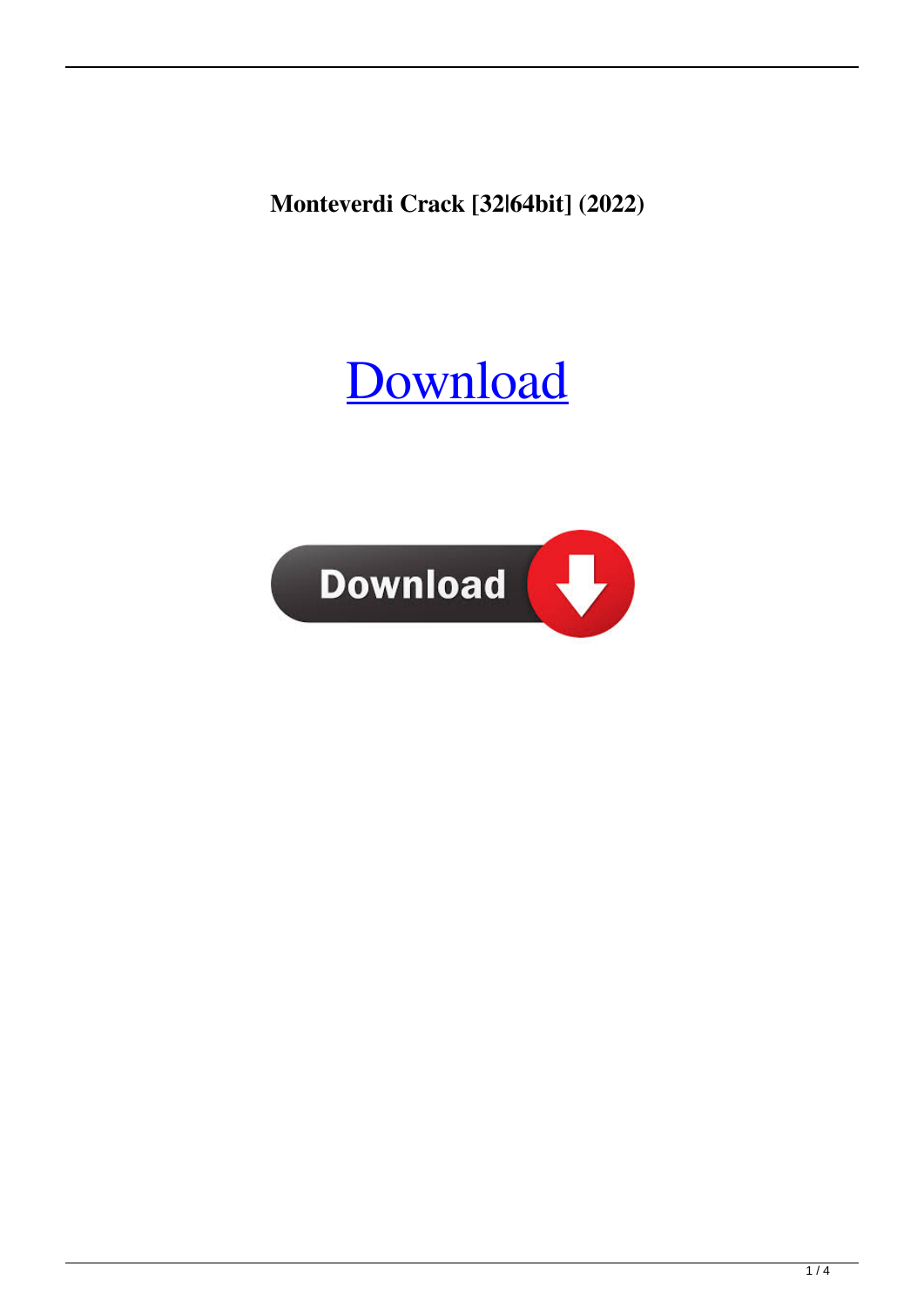### **Monteverdi Crack With Product Key (Latest)**

- Python binding for the Python Imaging Library - Raster and vector (2D and 3D) data support - Basic GDAL/OGR support - Many common image editing operations - I/O plugin - Python Imaging Library (PIL) plugin Earl Dixon's "The Golfing Machine" is an innovative instrument that allows one to experience the fullness of the golfing experience in its most authentic form. - Tunable hammer blow for a true feel of swing - Variable blow distance for a more realistic feedback - It can be turned into a fully customizable multi-user game. The "Golfing Machine" is a small, portable and non-intrusive instrument that sits comfortably between a sand wedge and a putter. It is a design that has been made to allow for full extension and full swing, and therefore allows one to experience the fullness of the golfing experience in its most authentic form. Flexible audiovisual editor and authoring tool for non-linear video editing and A/V authoring in MATLAB. 3D modeling and animation are also possible. Used for video-based remote sensing data analysis. Clipper is a flexible application that lets you perform real-time nonlinear editing and authoring of multimedia files. Clipper lets you easily perform real-time editing, such as trimming clips, combining clips into new clips, or removing frames and audio tracks from a clip. Audio plugins and instruments for use with the GameBoy Advanced emulator and basic game-playing tools. Useful for making music games or creating new GameBoy games. The full set of Soundplugins for Nintendo GameBoy Advance. Included in the package are: Sound DSP-1: Main menu music from which you can start. A midi-sound (music) file A footstep (sound) file An advertising sound file A beep (sound) file A sound that repeats A comment sound file The sound card of the GameBoy Advanced can play 4 voices at a time. The sound DSP-1 plugin allows you to select any voice and add a sound. The plugin can be set to switch the sound source. Using these plugins, you can easily create new music games. The AY-3-8912 is the sound card of the GameBoy Advance. You can use this sound card as a sound source for your own audio. Using this plugin you

### **Monteverdi Crack + [32|64bit]**

Monteverdi is an intuitive OTB-based tool to carry out image analysis and visual processing tasks. It includes a variety of tools to perform simple image manipulations and process scientific data such as raster and vector. Monteverdi Features: Cleans and transforms data from raster and vector formats Compatible with large image file formats Image analysis and visualization tool for processing and analyzing raster and vector data Support for GIS and cartographic vector formats Tool to process and analyze raster and vector data Raster and vector data manipulations Tools to create image structures for a variety of image processing and analysis Simple image processing with advanced features QGIS is a fast and powerful GIS for Desktop. The latest release QGIS 3.4 has been designed to be easy to use, flexible, and fast. QGIS can be used for a wide variety of tasks, from simple raster processing to designing GIS web pages. You will be able to install QGIS 3.4 by following the setup instructions included in the.zip file. Log in as the system user. Download the archive from the Downloads page. Run the setup script included in the package. As your computer will not be connected to the Internet, you can safely ignore the security prompts. You should have an experience of Ubuntu 16.04 for Desktop. You can choose Lubuntu, Kubuntu, Ubuntu GNOME, Ubuntu Budgie or Ubuntu MATE as your preferred desktop. You can install the package from the Ubuntu Software Center or the terminal. QGIS 3.4 has been released. You can download the new version from the Ubuntu Software Center. For other Linux distributions, you can follow the instructions in the Release Notes for your distribution. Install the latest QGIS 3.4.0 (release notes) Log in as the system user. Download the latest version of QGIS from the Downloads page. You should be logged in as the system user. You will also need access to the QGIS Python environment. If you do not have access to the Python environment, please contact your system administrator. Choose an option depending on your current version of QGIS: If you have installed QGIS before from the Ubuntu Software Center, run: \$ sudo apt update \$ sudo apt install qgis You can choose to update your installation to the latest stable version of 77a5ca646e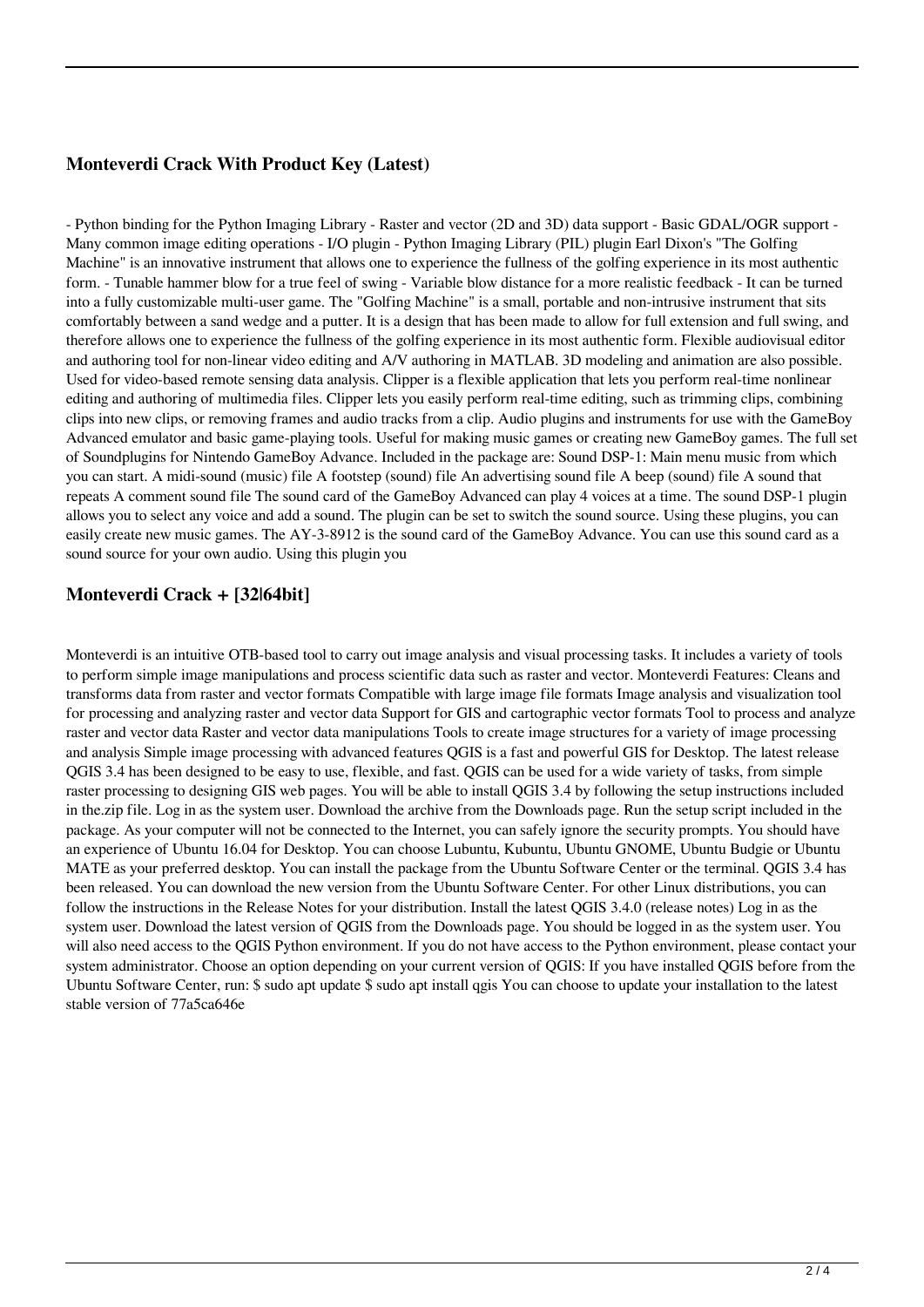#### **Monteverdi Crack +**

Monteverdi was originally developed for use within the research laboratory of the Paris-based Telecom SudParis to provide tools for the analysis of very large databases. Its original user interface consisted of some simple forms allowing the user to add raster (image) or vector data into a DB, read them back, edit them and finally generate reports. Monteverdi has since been extended to support image formats such as JPEG, TIFF, PNG, MNG and others. The current version of Monteverdi contains the following components: \* Tools for converting common image formats into a raster DB. \* Tools for reading, editing and exporting raster and vector data in a DB \* Utilities for managing the application memory and database. \* A semi-automated interface for adding data into a DB. \* User-defined raster and vector color spaces, composite functions and per-element display settings. \* Tools for editing and applying color ramps and color filters. \* A batch processor for generating reports from a DB. \* A graphical editor for editing the structure of DB files \* A terminal emulator for sending a jobs. \* A set of utilities for working with ASCII files. \* Functions for displaying, editing and exporting multiple image formats. You can download Monteverdi here: You can view the documentation here: This is a trial version of Monteverdi. You can purchase a licensed version here: Installation instructions ----------------------- This is a generic installation for a UNIX/LINUX machine. \* Download the [file]otb\_install.tar.gz[file] from this page. \* Put it in the same directory as the file otb\_release.zip[file] \* Run the command "sh otb\_install.sh" to start the installation. The installation process will create some files and directories in the standard paths. \* A folder named "otb" in the same directory as the file otb\_release.zip[file]. \* A folder named "setup" in the same

#### **What's New In Monteverdi?**

Monteverdi is a remote sensing data visualization and analysis environment. It consists of several components, the core framework, several plug-ins that extend Monteverdi's functionality and a set of ready-to-use prebuilt raster data sets and raster processing chains. It supports the following raster formats: GeoTiff, GeoRaster, GTiff, GRASP, EsriGrid, Geotiff, GeoPDF, GeoPDFs, MapInfo Grid, Raster, and VCE. Monteverdi includes several plug-ins that extend the functionality of Monteverdi to perform new data analysis tasks. These plug-ins may include classification, image stitching, and registration and calibration of image series. A set of ready-to-use raster data sets is provided, including data sets for image classification, digital elevation models (DEMs) and landscape models. The data sets are provided in a standard GeoTiff format that can be read directly into Monjeverdi by means of a plug-in. The plug-in includes validation and validaton functions that help to verify the structure of the data set. Monteverdi provides a set of ready-to-use raster processing chains that can be used as a simple graphical raster processing tool, such as a simple image editing tool. These chains may include an image segmentation chain, an image mosaicing chain, an image registration chain and a general multi-resolution image processing chain. References External links Category:Free geographic data systems Category:Image processing software Category:Remote sensingI am writing about my life, my family, and some of my hobbies. I am the mother of one grown son, the grandmother of three. I have been married to the love of my life for 40 years. I have lived in rural North Dakota most of my life, but I spent a short time living in the big city as well. Friday, April 30, 2015 Oh, the Places You'll Go! Yesterday was the first day of school for my grandson. I am taking him on a school bus. I have to confess that I never thought I'd be sitting on a bus watching my grandson go to school. It is still a bit startling to me. If he were to ever read these words, he would probably wonder how Mom could have had the nerve to take him on a school bus. Our first day back to school since two weeks off due to the snow did not give me much of a chance to blog. But today I did take a moment to sit down and write a few things. The weather has finally started to warm up a bit and the grass is starting to grow. My husband mows my lawn everyday now so there is less work for me. We are a busy little family. The little boy likes to try to